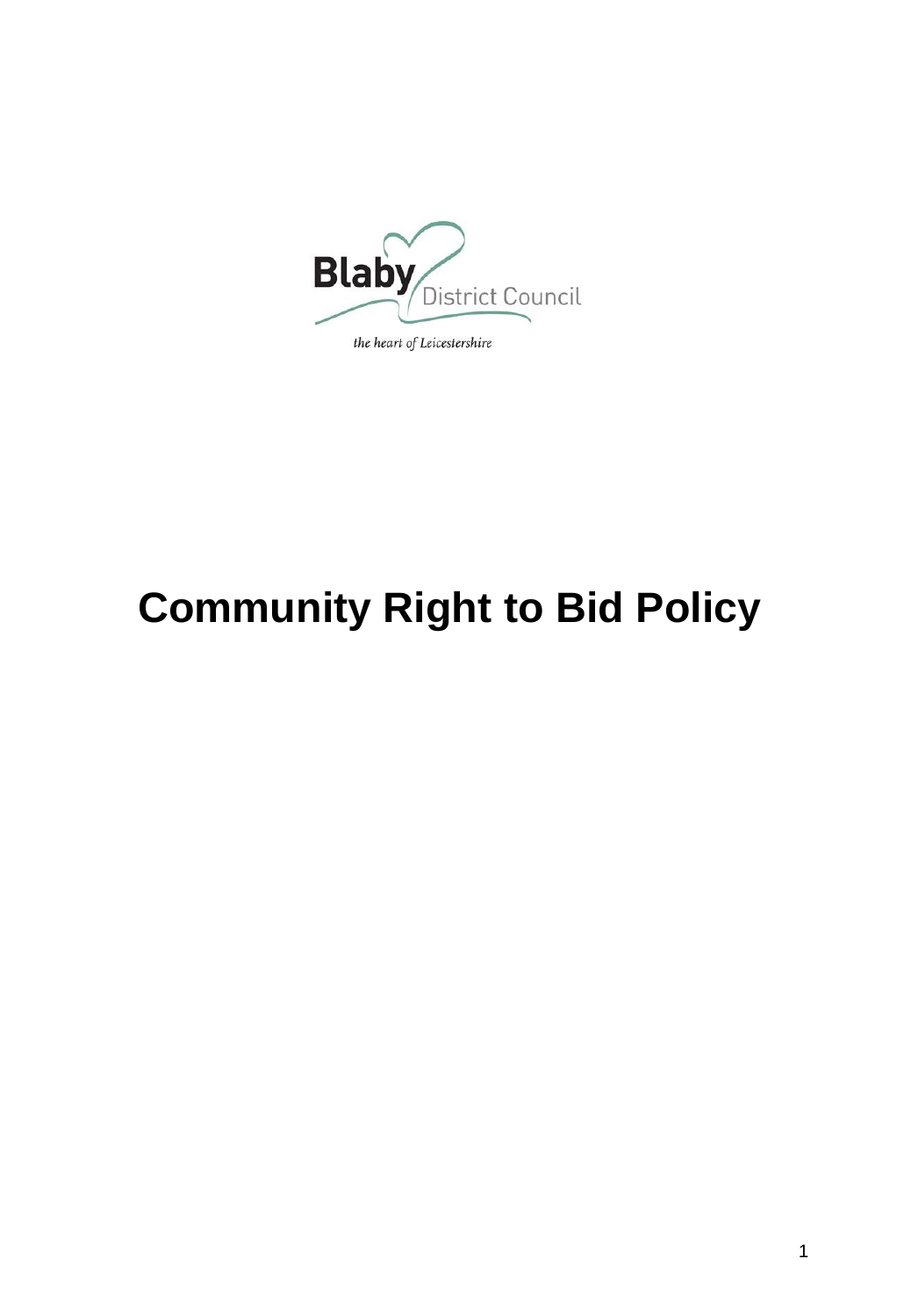## **CONTENTS**

- 1.0 Policy Statement
- 2.0 What is covered in this policy
- 3.0 List of Assets of community value
- 4.0 Who may nominate
- 5.0 Contents of a nomination
- 6.0 Procedure when considering Listing
- 7.0 Procedure to be followed for listing review
- 8.0 Appeal against a listing review
- 9.0 Moratorium
- 10.0 Compensation
- 11.0 Internal review of compensation decision
- 12.0 Appeal against a review of a compensation decision

Appendix A – Relevant Disposals that are exempt

Appendix B – Glossary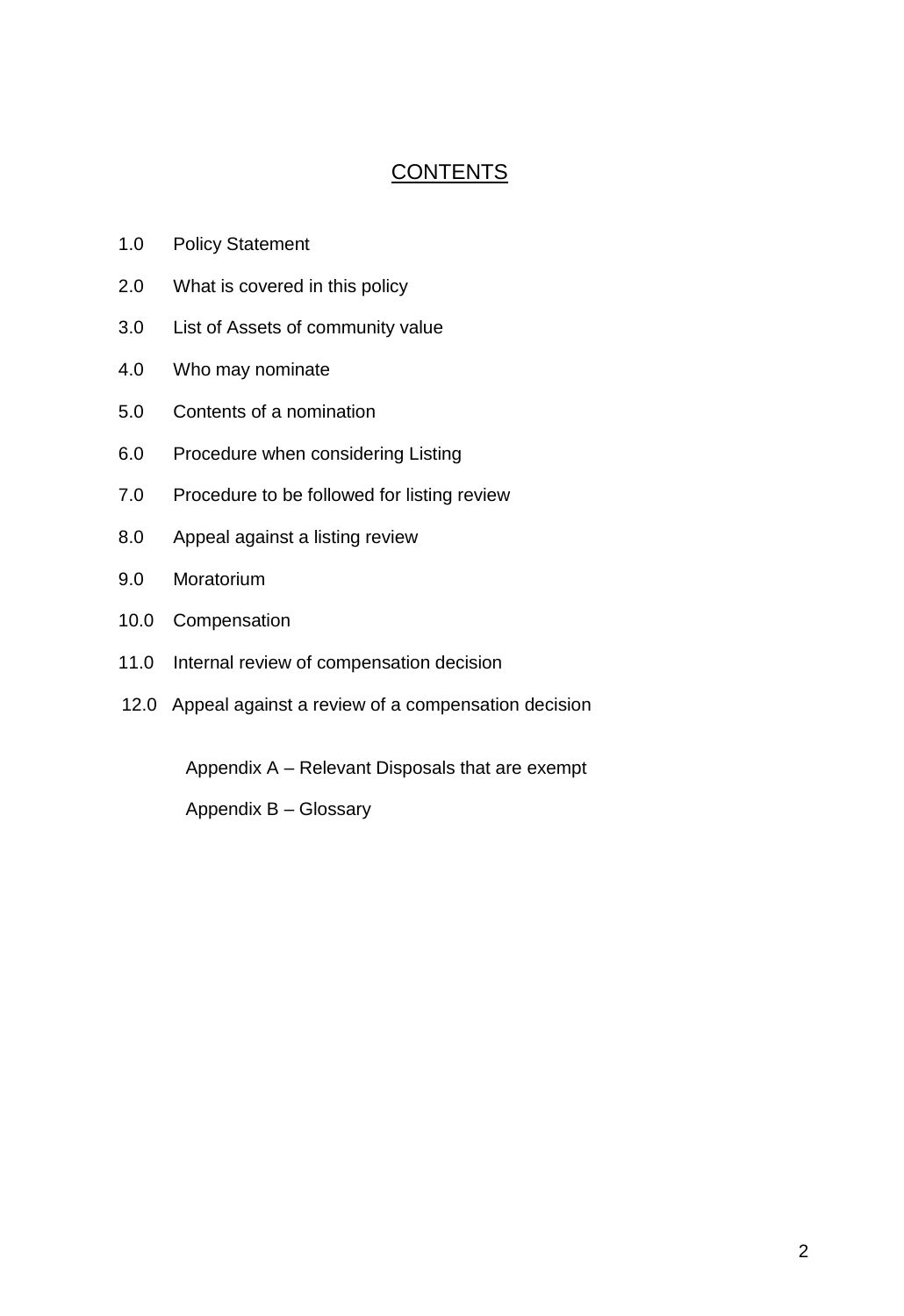### **1.0 Policy Statement**

1.1 This policy sets out the procedure that will be followed by the Council when dealing with the Community Right to Bid which was introduced by the Localism Act 2011.

#### **2.0 What is covered in this policy**

- 2.1 The Community Right to Bid gives local groups the right to nominate a building or other land for listing by the local authority as an asset of community value. It can be listed if a principal use of the asset furthers (or has recently furthered) their community's social well-being or social interests (which include cultural, sporting or recreational interests) and is likely to do so in the future. Nominated assets may be owned by anybody, including the local authority and the Crown. If an asset is properly listed when it is then put up for sale there is more time for the group to raise finance and make a bid for the asset. It is clear however that this policy cannot be used as a means to prevent future development.
- 2.2 There are some categories of assets that are excluded from listing, the principal one being residential property (which includes gardens, outbuildings and other associated land). The exception to this general exclusion is where residential property contains integral residential quarters, such as accommodation as part of a pub or a caretaker's flat, land licensed for use as a residential caravan site and operational land of statutory undertakers.
- 2.3 The local authority is required to administer the two main parts to the scheme:
	- nominating and listing the assets
	- the moratorium

#### **3.0 List of Assets of Community Value**

- 3.1 The Local Authority is required to maintain both a list of assets that have been accepted as assets of community value and those that have been unsuccessful in being listed. Blaby District Council (BDC) will publish both the list of successful and unsuccessfully nominated assets on its website and make available copies on request.
- 3.2 To the list of assets of community value will be added the following, as soon as practicable:
	- that a notification by the owner of intention to dispose of the land has been received by BDC and the date this was received.
	- in all cases under the above the end dates of the interim and full moratorium period and the protected period.
	- where relevant, that the full moratorium has been triggered
	- the identity of the community group that triggered a moratorium where applicable.
- 3.3 The list will be updated to remove assets as soon as practicable in the following circumstances:
	- after a relevant disposal
	- when an appeal against a listing has been successful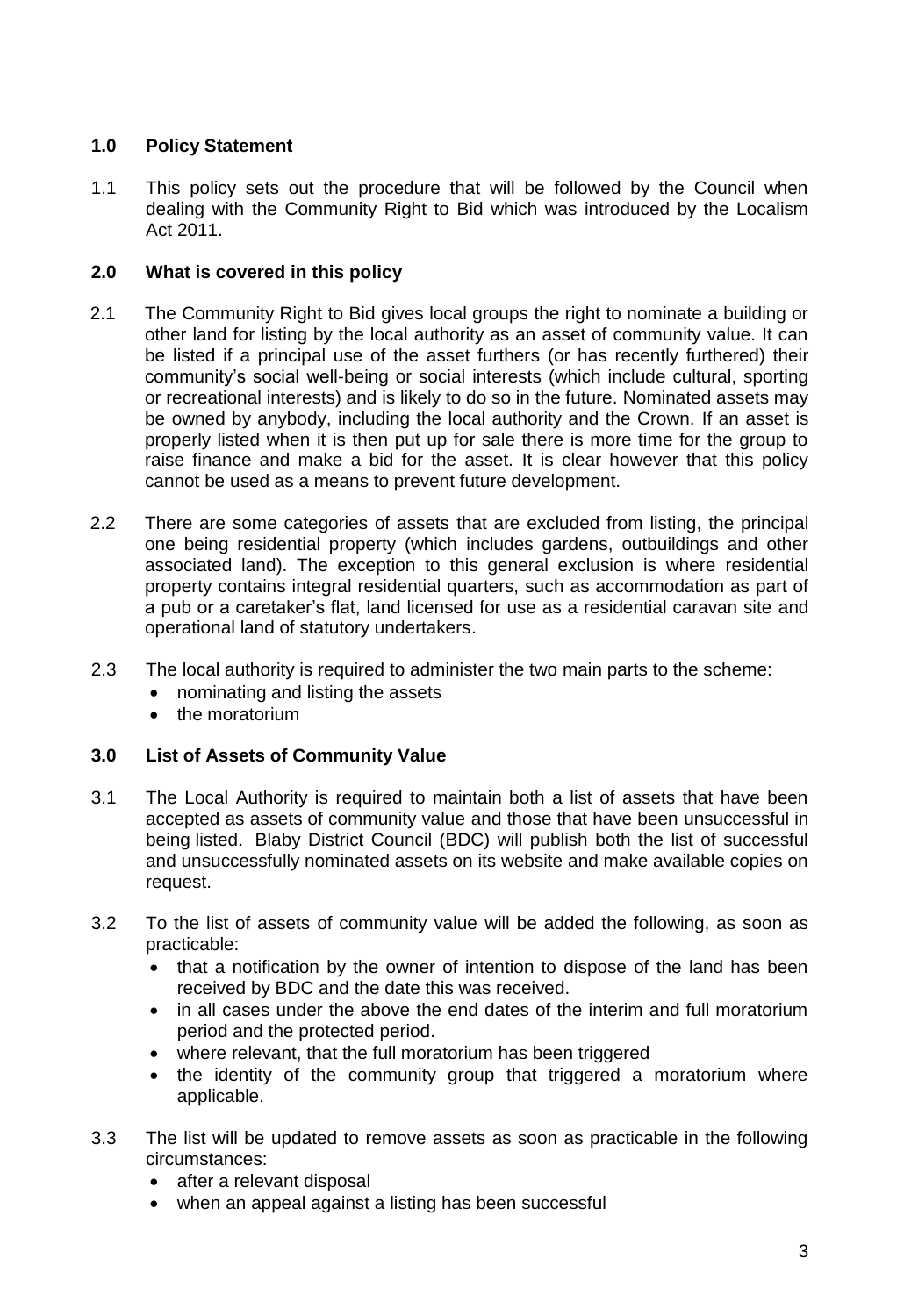- when the opinion is formed that the land or building is no longer of community value.
- Or no later than 5 years from the date of entry on the list.
- 3.4 The list of assets unsuccessfully nominated will be undated as soon as practicable in the following cases:
	- when the outcome of a listing review is unsuccessful
	- when the asset has been listed for a period of 5 years.

#### **4.0 Who may nominate**

- 4.1 Local Authorities cannot list land on their own initiative it must be nominated. For a local group to be able to nominate land it will have to demonstrate that its activities are wholly or partly concerned with the local authority area where the asset sits or with a neighbouring authority (an authority which shares a boundary with the authority in which the asset is located).
- 4.2 The voluntary or community bodies which may make community nominations are set out below:
	- **Parish Councils**. This may be for an asset in its own area or in a neighbouring parish.
	- **Neighbouring Parish Councils**. If the parish council borders an unparished area then they may nominate an asset within that neighbouring local authority.
	- **Unincorporated groups**. Nominations can be accepted from any unincorporated group with membership of at least 21 local people who appear on the electoral roll within the local authority or a neighbouring local authority. This enables a local group formed to try to save an asset to nominate prior to them acquiring charitable status or a corporate structure.
	- **Neighbourhood forums**. Criteria and procedure for becoming a neighbourhood forum is set out in the Town and Country Planning Act 1990 and added to by the Localism Act 2011.
	- **Community Interest groups with a local connection**. These must have one of the following structures:
		- o A charity
		- o A community interest company
		- o A company limited by guarantee that is non profit distributing.
		- o An industrial and provident society that is non-profit distributing.

#### **5.0 Contents of a nomination**

- 5.1 A nomination must include the following information for BDC to consider:
	- A description of the nominated land including its proposed boundaries. These boundaries do not have to be the same as ownership boundaries, nor is it necessary for all parts of the nominated site to be in the same ownership.
	- Any information the nominator has about the freeholders, leaseholders and current occupants of the site.
	- The reasons for nominating the asset, explaining why the nominator believes the asset meets the definition in the Act.
	- The nominator's eligibility to make the nomination.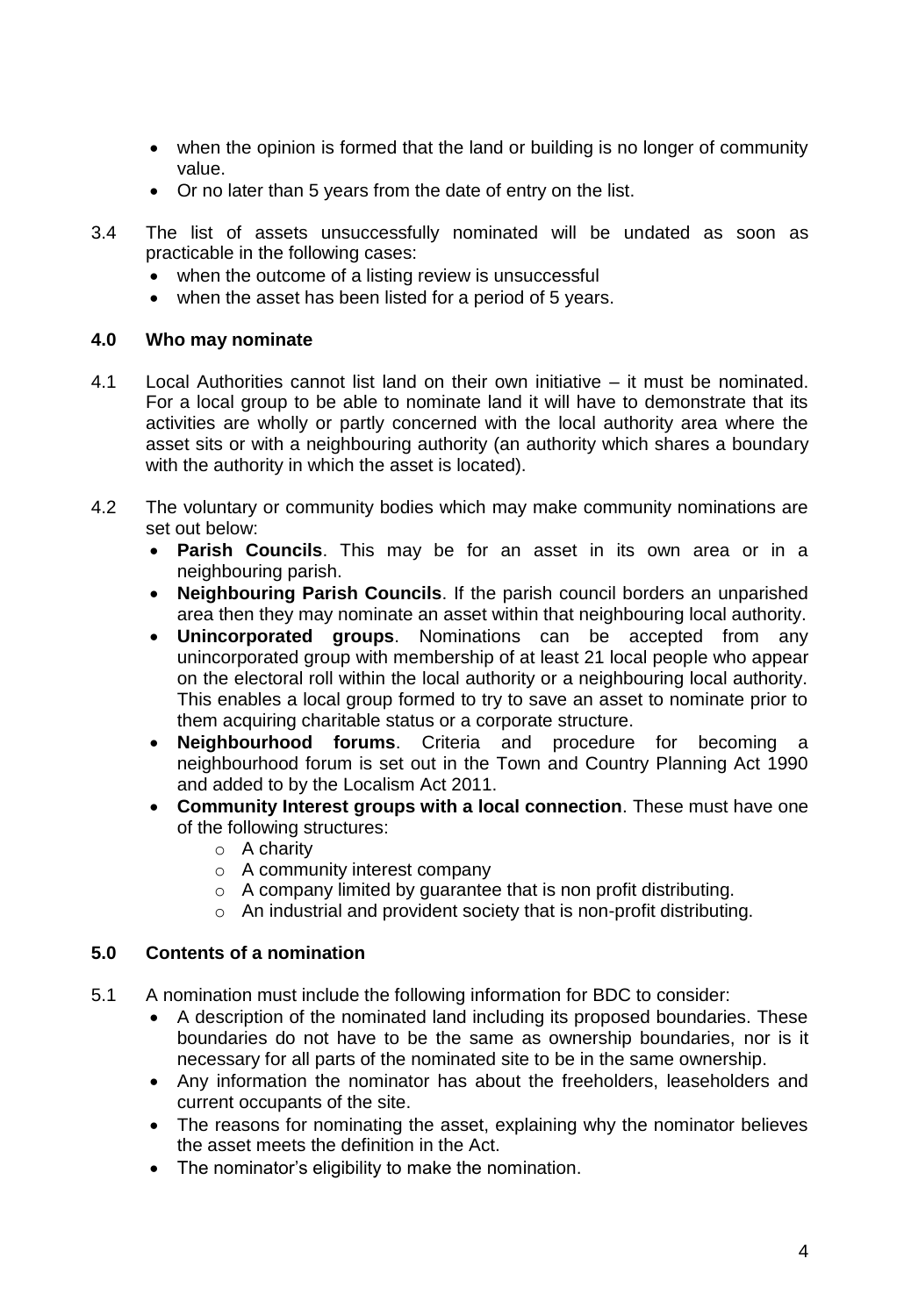Community nominations may be made at any time, including after an asset has been put on the market. No restrictions on the sale arise from nomination – it is only on listing that the statutory provisions are brought into place.

#### **6.0 Procedure when considering listing**

- 6.1 The Council will make a decision in response to a nomination within 8 weeks of receiving the nomination.
- 6.2 The Council may ask the voluntary or community body to modify a nomination if for some reason it may otherwise be rejected. For example, if insufficient information has been provided in the nomination submission. The 8 week decision period will commence when all of the correct information has been received by BDC, subject to agreement from the body who has submitted the nomination.
- 6.3 The Council, will inform the following if an asset has been nominated:
	- a parish council in which the land lies;
	- the owner as defined in section 107 of the Localism Act;
	- all others with a legal estate;
	- any lawful occupant.
- 6.4 Nominations will be considered by, the Democratic Services, Scrutiny and Governance Manager, a member of BDC's Senior Leadership Team and a Cabinet Portfolio Holder taking into account:
	- whether the principal use of the asset furthers (or has recently furthered) their community's social well-being or social interests (which include cultural, sporting or recreational interests) and is likely to do so during the next five years ;
	- Whether the asset is land that may or may not be listed in accordance with statutory guidance.

If any of these individuals hold a potential conflict of interest (such as a dual role as a Parish Councillor) then a suitable substitute will be sourced. If the decision is made not to agree to the nomination then BDC will place the asset on a list of assets nominated but not listed.

- 6.5 BDC will inform the following of their decision:
	- the owner of the asset along with an explanation of the implications of the decision;
	- the occupier of the land along with an explanation of the implications;
	- the community nominator of the asset;
	- any freeholders and leaseholders of the asset along with an explanation of the implications;
	- the parish council the land lies in.

If BDC is unable to give notice to any of these people in the usual manner it will take reasonable steps to bring this to the person's attention.

- 6.6 BDC will, as is required, when an asset is listed or removed:
	- ensure that the asset has been listed on or removed from the local land charges register.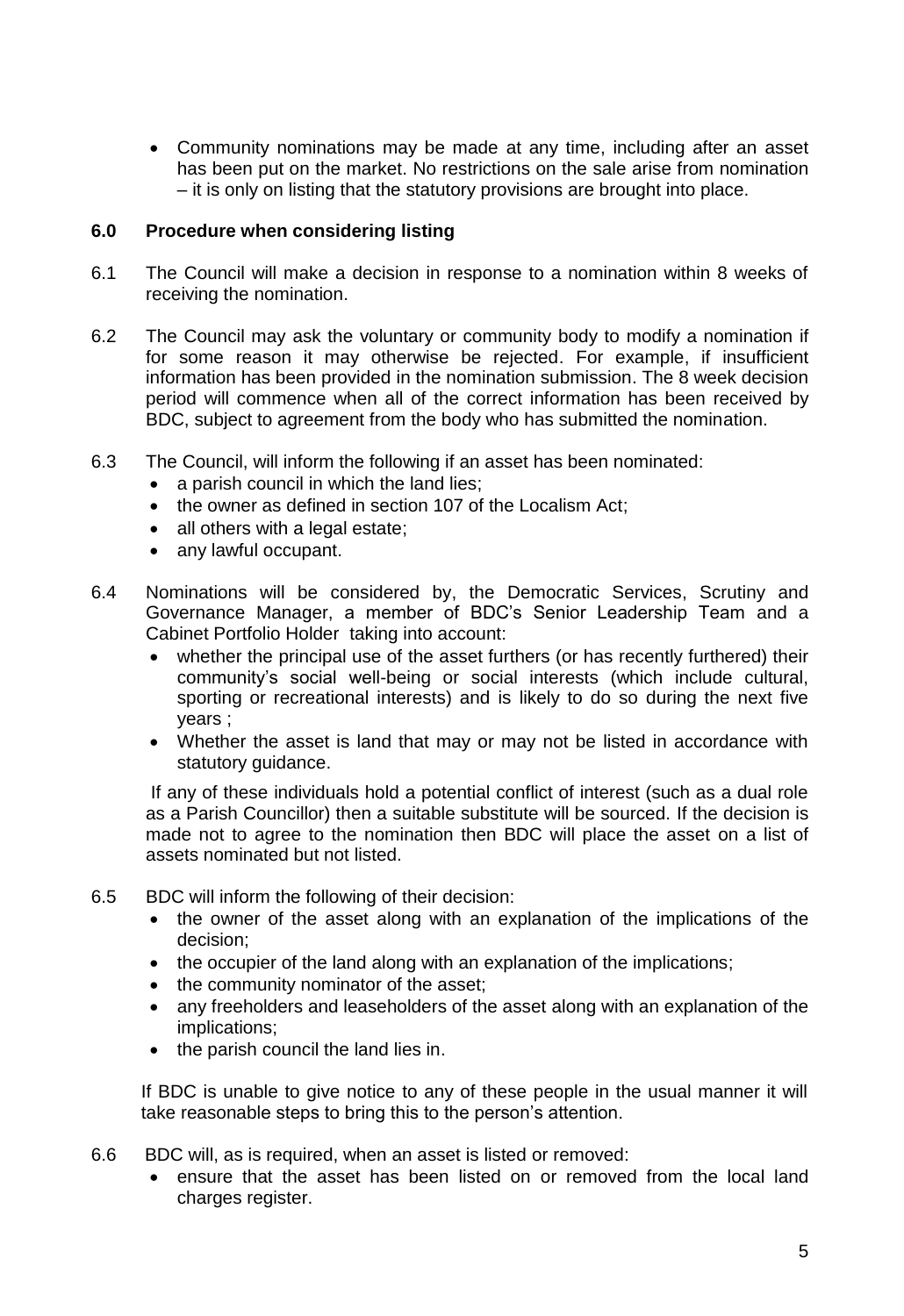• apply to the Land Registry for the entry or cancellation of a restriction on the Land Register (using the prescribed wording).

This is to ensure that all prospective new owners will be aware that an asset has been listed.

#### **7.0 Procedure to be followed for listing review**

- 7.1 If an asset has been included on the list, an owner has the right to request BDC to review its decision. The owner is required to request this review within 8 weeks from the date written notice of the listing was given. The property will remain listed while the review is carried out.
- 7.2 The review of the decision will be conducted by the Corporate Services Group Manager, one other member of the Senior Leadership Team and a Cabinet Portfolio Holder (none of which were involved in the original decision to list or hold a potential conflict of interest in the outcome). The owner may appoint a representative and BDC will provide all relevant documents to the representative.
- 7.3 The owner and/or representative may make representations to the review panel orally and/or in writing. The Council will complete their review within 8 weeks, unless a longer period has been agreed in writing and this will be communicated in writing.
- 7.4 The owner and BDC will bear their own costs of the review.
- 7.5 If the owner is not satisfied with the outcome of the internal review they have the right to appeal to the First-Tier Tribunal against the local authority's review decision. The Council will inform the owner of their right to an independent appeal within the confirmation of the outcome of the review. The appeal may be made by either the former or the new owner if the asset has changed ownership in the meantime.
- 7.6 If an owner is successful in their appeal against listing then the asset will be moved to the list of unsuccessful nominations for a period of 2 years. The intention of this is to ensure transparency and to avoid multiple nominations of an asset that does not meet the definition.

#### **8.0 Appeal against a listing review**

- 8.1 An owner's appeal against a local authority listing review must be made to the General Regulatory Chamber of the First-Tier Tribunal. The deadline for appealing is specified in the procedural rules of that chamber as 28 days from the date on which notice of the decision appealed against was sent to the owner. Appeals may be both on points of law and on findings of fact. The property will remain listed during the appeal process.
- 8.2 The Council will provide the following details to owners to enable an appeal to be made should they wish to do so. Owners should send the appeal in writing to the First-Tier Tribunal at:

Tribunal Clerk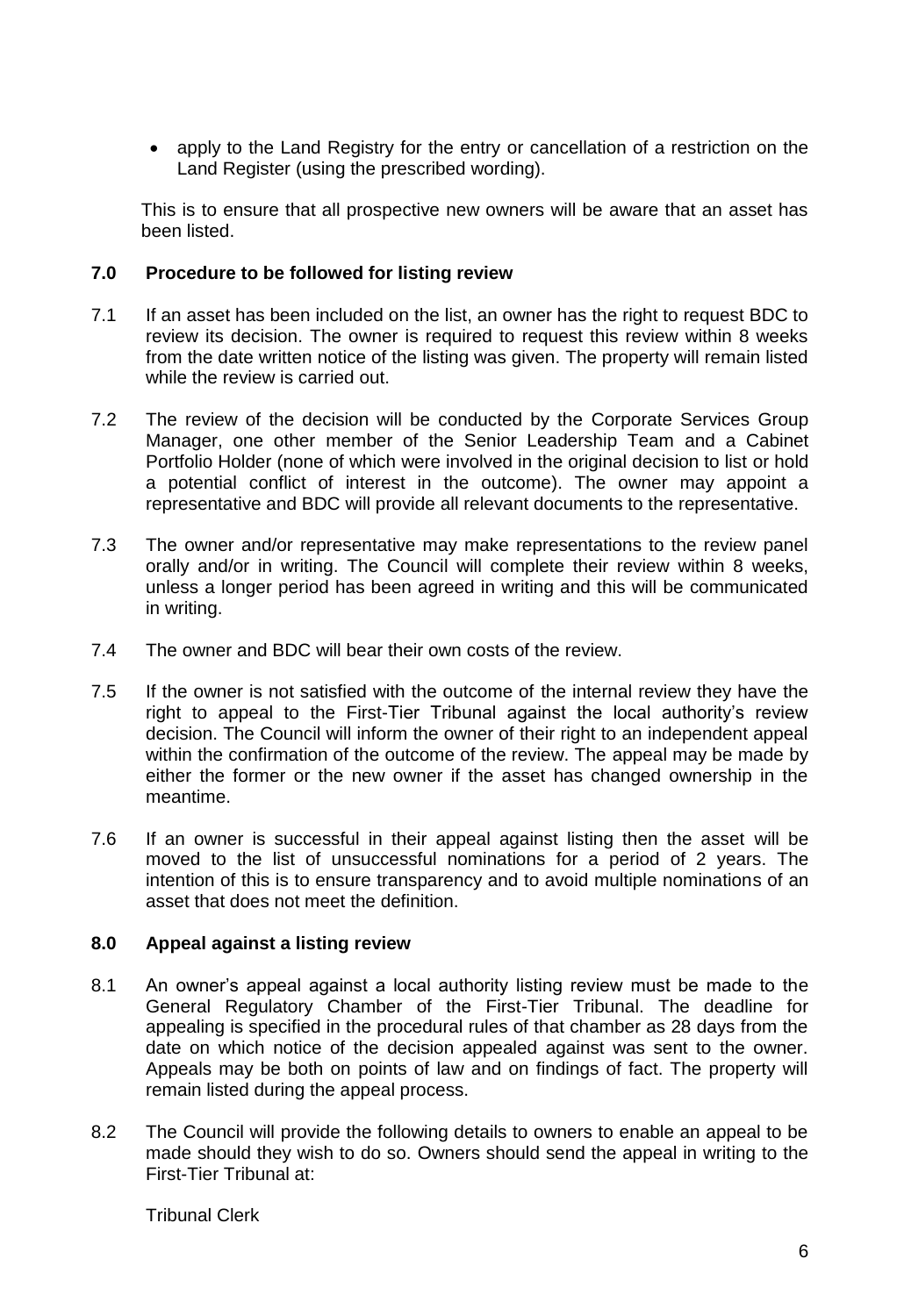Community Right to Bid Appeals HM Courts and Tribunals First-tier Tribunal (General Regulatory Chamber) P.O. Box 9300 Leicester LE1 8DJ Or by email at: grc@hmcts.gis.gov.uk

8.3 If an owner is successful in their appeal against listing then the asset will be moved to the list of unsuccessful nominations for a period of 2 years.

#### **9.0 Moratoriums**

- 9.1 The moratorium requirements apply only to relevant disposals. A 'Relevant disposal' is a transfer of the freehold or grant or assignment of a qualifying lease which gives vacant possession of the buildings and other land in question. The requirements do not however apply to those relevant disposals that are exempt – a full list of which appears in Annex A.
- 9.2 Once an asset has been listed nothing further will happen unless and until the owner decides to dispose of it, either through a freehold sale, or the grant or assignment of a qualifying lease. Unless an exemption applies, the owner will only be able to dispose of the asset after a specified window has expired. Once BDC has been notified of the owners intention to dispose of a listed asset the following actions will be taken:
	- the list of assets of community value will be updated to show this intent
	- the interim, full moratorium end dates and the end date of the protected period will be published on the list
	- the nominating community group will be informed
	- These matters will be published in the neighbourhood of the asset by an appropriate means.
- 9.3 The interim moratorium period is 6 weeks in length. This runs from the date BDC receives notification from the owner of their intention to dispose of the listed asset.
- 9.4 During the interim moratorium period a community interest group may request in writing to be treated as a potential bidder for the asset; this will bring a full moratorium into force. The community interest group does not have to provide any evidence of intention or financial resources to make such a bid.

A community interest group must have one or more of the following structures:

- $\bullet$  A charity
- A community interest company
- A company limited by guarantee that is non profit distributing
- An industrial and provident society that is non-profit distributing.
- 9.5 Once a community interest group makes a written request to the authority during the interim moratorium period the owner will be informed as soon as practicable and a full 6 month moratorium period will operate. The owner may continue to market and negotiate sales during the full 6 month moratorium period but may not exchange contracts (or enter into a binding contract to do so later).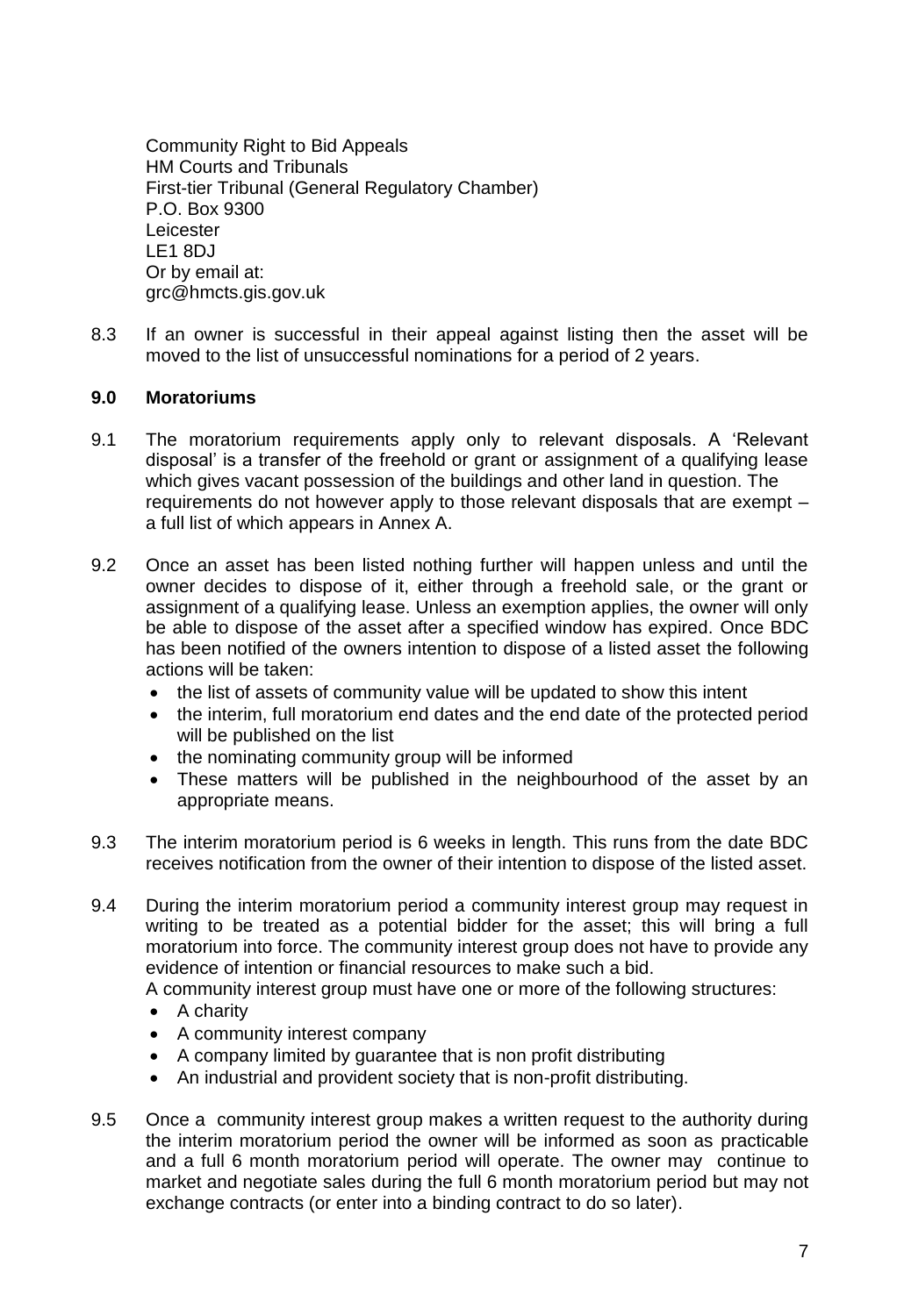- 9.6 However, an owner may sell during the interim or full moratorium period to a community interest group (i.e. one which either did or would have been eligible to trigger the full moratorium).
- 9.7 If no potential bids have been received from a community interest group in this period, the owner is free to sell their asset to whomever they choose and at whatever price, and no further moratorium will apply.

#### **10.0 Compensation**

- 10.1 Private owners may claim compensation for loss and expenses incurred through the asset being listed or previously listed. The Regulations specifically provide that this will include a claim arising from a period of delay in entering into a binding agreement to sell which is wholly caused by the interim or full moratorium period; for legal expenses incurred in a successful appeal to the Tribunal.
- 10.2 Claims must be received in writing, stating the amount of compensation sought and provide supporting evidence. The burden of proving the claim falls upon the owner. The time limit for making a compensation claim is the earlier of:
	- 13 weeks from the end of the interim moratorium
	- 13 weeks from the end of the full moratorium or
	- from the date when the land ceased to be listed.
- 10.3 Claims will be considered by BDC's senior officer with responsibility for finance (the Section 151 Officer),, the Democratic Services, Scrutiny and Governance Manager and a Cabinet Portfolio Holder. A written response will be provided as quickly as is practicable allowing time for evidence to be gained and giving reasons for the outcome of the decision.
- 10.4 An allowance has been made to the Authority within the new burdens funding and this will be set aside for any costs which may be incurred. In addition the Government will meet costs of compensation payments over £20,000 in a financial year either on one large claim or many small claims combined.
- 10.5 BDC will make a claim where compensation payments exceed £20,000 by providing evidence of the compensation costs incurred either in writing to:

Community Assets Team, 5/A4 Eland House, Bressenden Place London SW1E 5DU Or by email at: [righttobid@communities.gsi.gov.uk](mailto:righttobid@communities.gsi.gov.uk)

It will be the responsibility of the Section 151 Officer to make this claim.

#### **11.0 Internal review of compensation decision**

11.1 An owner who is not satisfied with the response to a compensation claim may request a review of BDC's decision. A request must be received by the Authority within an 8 week period beginning on the date BDC provide the owner with written notification of the decision.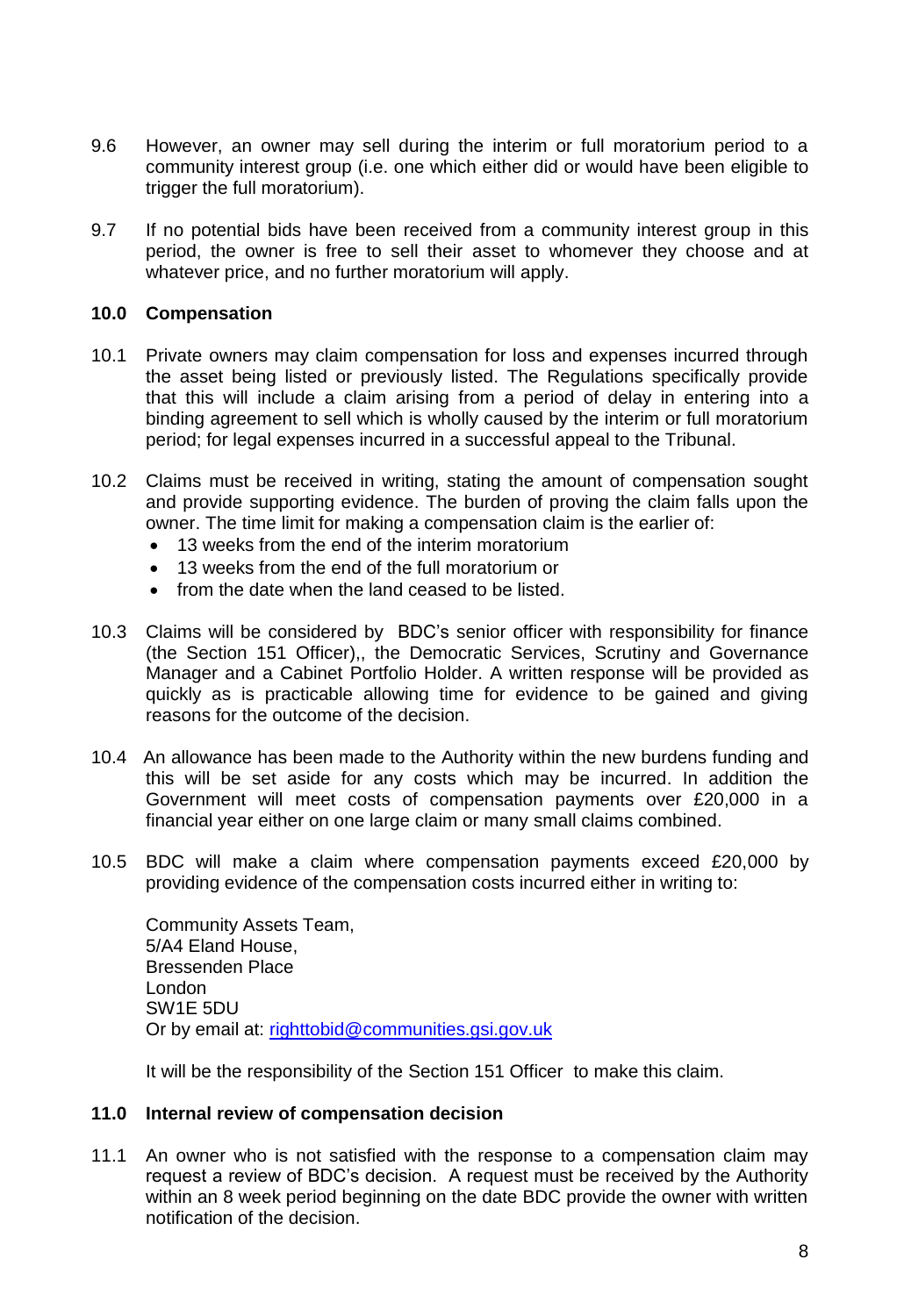- 11.2 The review of the decision will be conducted by the Corporate Services Group Manager, one other member of the Senior Leadership Team and a Cabinet Portfolio Holder (none of which were involved in the original decision to list or may hold a potential conflict of interest such as a dual role as a Parish Councillor).
- 11.3 BDC will review the decision and notify the owner within 8 weeks of receiving the request and give reasons regarding the outcome of the decision.

#### **12.0 Independent Appeal against a review of a compensation decision**

- 12.1 An owner may appeal to a Tribunal against the Authority's review decision on compensation. The deadline for receipt of the appeal is 28 days from receiving the decision from BDC. Only the owner or the former owner who requested the review may appeal against the review decision.
- 12.2 The Council will provide the following details to owners to enable an appeal to be made should they wish to do so. Owners should send the appeal in writing to the First-Tier Tribunal at:

Tribunal Clerk Community Right to Bid Appeals HM Courts and Tribunals First-tier Tribunal (General Regulatory Chamber) P.O. Box 9300 Leicester LE1 8DJ

Or by email at: grc@hmcts.gis.gov.uk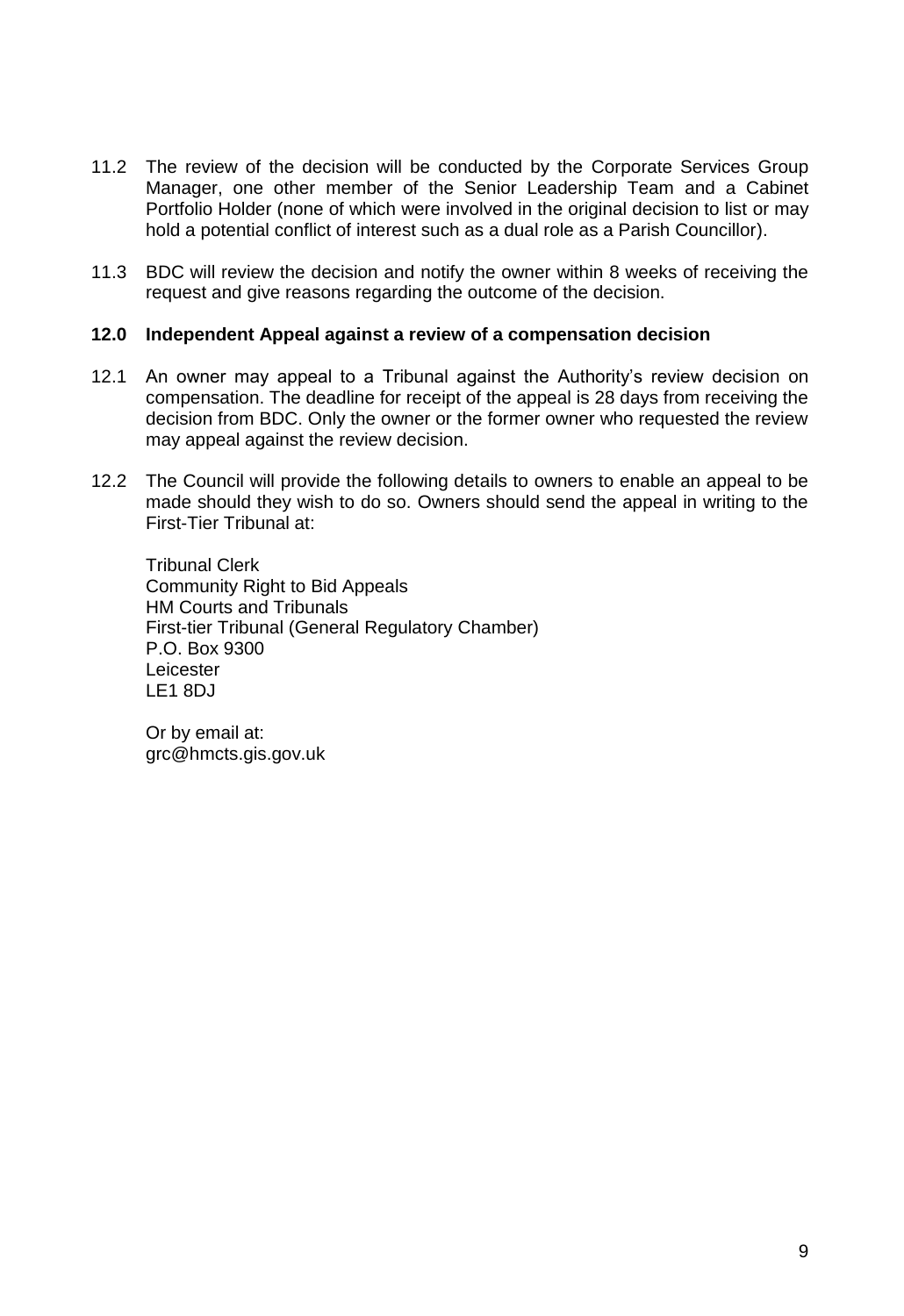#### **Appendix A**

#### **Relevant disposals that are exempt**

With regard to the following exemptions (with the exception of the first), the local authority will usually not know that the disposal is taking place, because an owner who is confident that the transfer they contemplate will be exempt will not need to notify the authority of intention to sell under section 95(2) of the Act. In some cases an owner may not be sure whether they are going to succeed in making an exempt disposal or not – for instance if they wish to sell the land together with a business sold as a going concern – and may notify the authority as a precaution. In that situation, if they were successful in arranging an exempt disposal, they could enter into a binding contract during the moratorium period. There is no requirement in the legislation that in such circumstances the owner has to explain to the local authority that the disposal is exempt. However it would be helpful for them to do so, and authorities might want to include advice to this effect in any explanation they send to owners about how the moratorium rules work.

The full list of exemptions is as follows. The first is in a different category to the remainder, in that the moratorium rules will have been triggered by notification from the owner, but the sale will be able to take place during the moratorium. Categories (b) to (j) are in section 95(5) of the Act, and (k) to (y) are in Schedule 3 to the Regulations. Item (f) – part-listed land – is partly defined in the Act, and partly in the Regulations.

a. disposal to a local community interest group, which can be made during a moratorium period (interim or full) – see regulation 13(1)

b. disposals which are gifts (including transfer for no payment to trustees by way of settlement upon trusts)

c. disposals by personal representatives in accordance with the will of the deceased owner or under intestacy rules

d. disposal by personal representatives of the deceased owner in order to raise money for matters connected with administration of the estate

e. disposals between family members ("family member" is defined in section 95(7) of the Act as the owner's spouse or partner and descendants of grandparents – which includes the owner's own parents, but not the grandparents)

f. part-listed land – i.e. sale of a site only part of which has been listed – where it meets the requirements set out in the Regulations (see concluding paragraph for details)

g. sale of land on which a business is carried on, together with sale of that business as a going concern (in such circumstances there would normally be payment separately for the business as a going concern, e.g. the value of equipment, stock and goodwill)

h. disposals occasioned by somebody becoming or ceasing to be a trustee

i. disposal by trustees in connection with the trust, as specified

j. a disposal occasioned by a person becoming or ceasing to be a partner in a partnership

k. transfers made in pursuance of a court order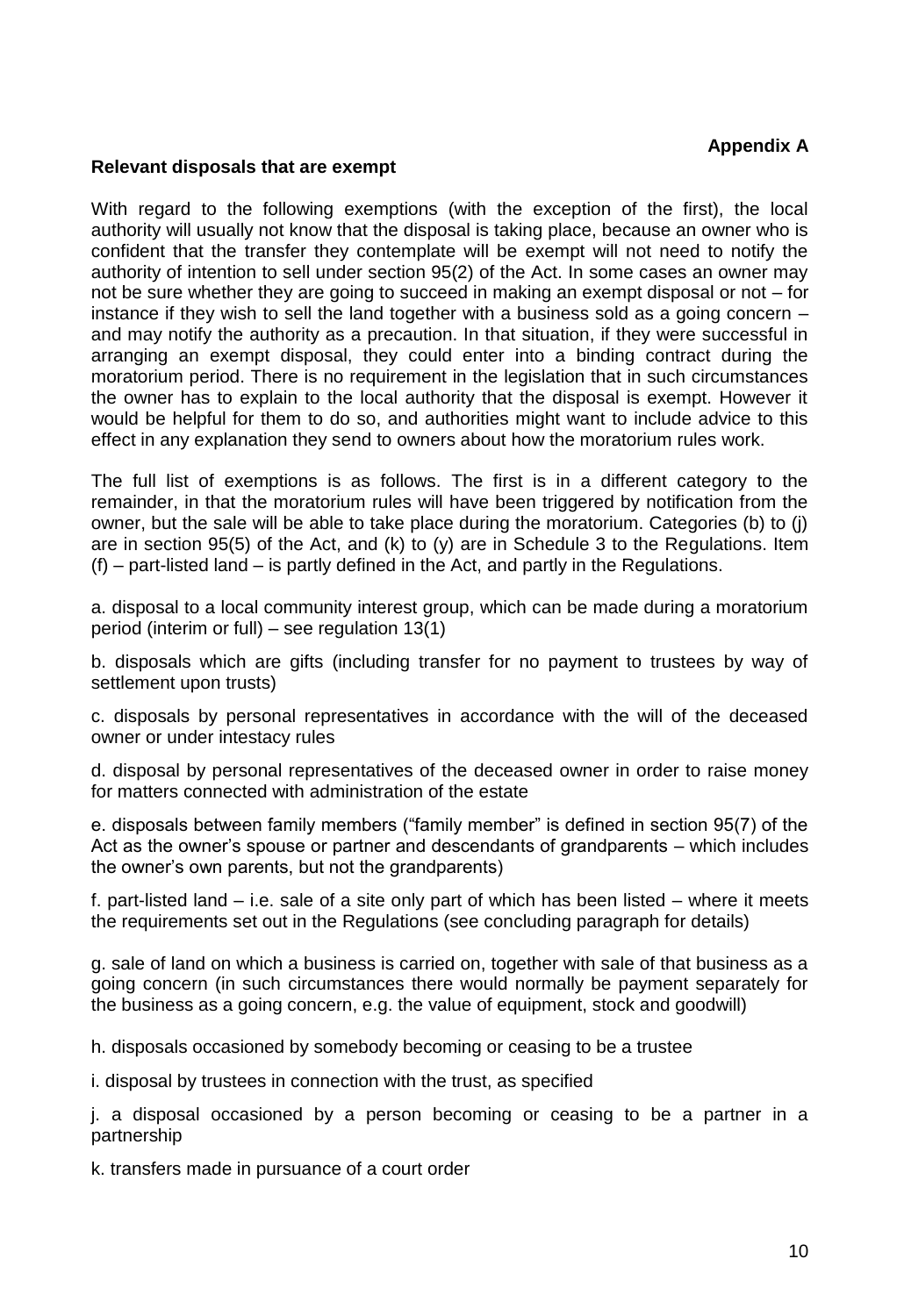l. transfers (not in pursuance of a court order) as part of a separation agreement between spouses or civil partners (or ex ditto) including agreements for care of dependent children

m. a transfer (not in pursuance of a court order) for the purposes of any enactment relating to incapacity, with "incapacity" being widely defined to include physical and mental impairment and any interference with capacity to deal with financial and property matters

n. a disposal made in pursuance of a legally enforceable requirement that it should be made to a specific person, including disposals required under planning obligation agreements; and in the case of an option to buy, nomination right, pre-emption right or right of first refusal only if the agreement was entered into before the land was listed (and in this context it should be noted that an option etc entered into *after* the land is listed would count as a relevant disposal under section 96(4) of the Act)

o. disposals of a description which brings them within the Crichel Down rules (where the land was acquired by compulsory purchase but is no longer needed, and the disposal is by way of return to the original owner or their descendants) – see DCLG Circular 06/04 "Compulsory Purchase and the Crichel Down Rules":

p. sale by a lender under a power of sale (i.e. where the land was security for a loan)

q. disposal of land under bankruptcy or other insolvency proceedings – the wording is "insolvency proceedings as defined by Rule 13.7 of the Insolvency Rules 1986", which gives a very wide definition of insolvency proceedings

r. compulsory purchase disposals (see the wide definition of "statutory compulsory purchase" in regulation 1, which includes disposals by a purchaser deemed to acquire the land compulsorily under a statutory blight notice, and also disposals by agreement where a compulsory power could be used.

s. the grant of a agricultural tenancy to a successor on the death or retirement of the current tenant pursuant to Part 4 of the Agricultural Holdings Act 1986

t. transfers between connected companies in a group of companies (using the definition of "group undertaking" in section 1161(5) of the Companies Act 2006, modified to restrict "undertaking" to a body corporate)

u. disposals of part-listed land – this is the second part of the definition, the other part being in the Act – section 95(5)(e).where the disposal is a part-listed disposal of a description specified in regulations made by the appropriate authority, and for this purpose "part-listed disposal" means a disposal of an estate in land (1) part of which is land included in a local authority's list of assets of community value, and (2) part of which is land not included in any local authority's list of assets of community value.

v. disposals of closed Church of England churches under Part 6 of the Mission and Pastoral Measure 2011: the lengthy process in Part 6 of the Measure involves public consultation, and at the end of it the building will either be sold or leased for an agreed purpose, or demolished, or transferred to the Churches Conservation Trust for preservation – following which outcomes it will once more be possible to list the building and land if appropriate.

w. disposals by any owner for the purpose of continuing health service provision on the land (in accordance with section 1(1) of the National Health Service Act 2006)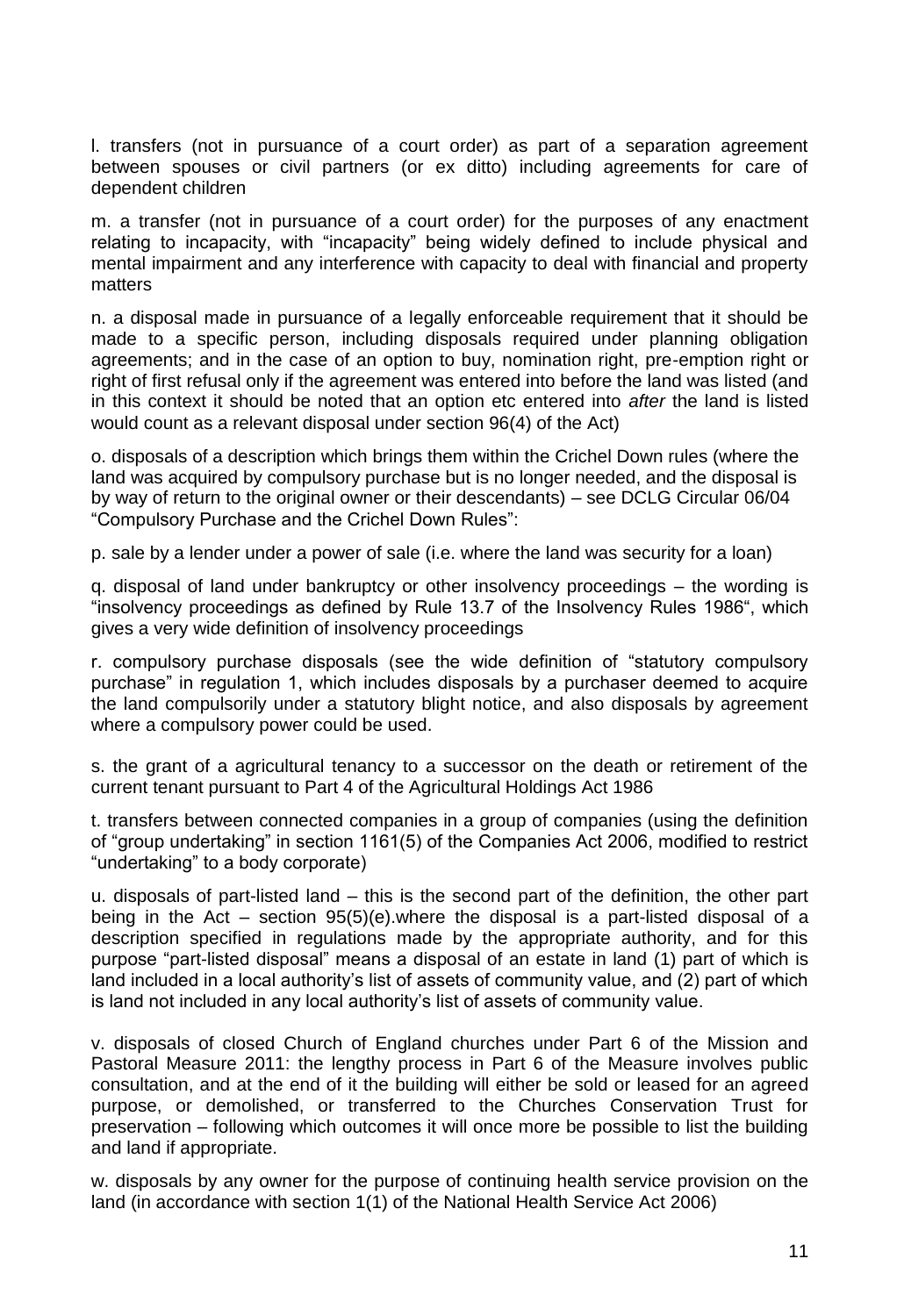x. a disposal of land to be held for the purpose of a school (excluding independent schools), further education institution or 16 to 19 Academy

y. disposal of land subject to a statutory requirement regarding the making of the disposal, where that requirement could not be observed if the Assets moratorium rules were complied with.

#### **Details regarding part-listed land and land with a residence**

Similar rules apply for determining how much land constitutes land with a residence (for exclusion from listing in Schedule 1 to the Regulations) and how much land constitutes a single site for qualifying as a part-listed site (as an exempt disposal in Schedule 3 to the Regulations). In order to ensure that the same rules apply to registered and unregistered land, the approach taken has not been based on title. Instead, it is necessary to look at whether the site in question is one coherent parcel of land all owned by a single owner, so that it is possible to reach one part from another without crossing land owned by somebody else. However there are two qualifications to be taken into account:

- Firstly, "a single owner" has an expanded meaning covering more than simply the same person or joint owners. It includes also trustees of different trusts of land which was settled by the same settlor – see definition of "single owner" in regulation 1.
- Secondly, where it would otherwise be reasonable to regard the land as one coherent parcel, the fact that it is crossed by a road, railway, canal or river in other ownership is to be ignored.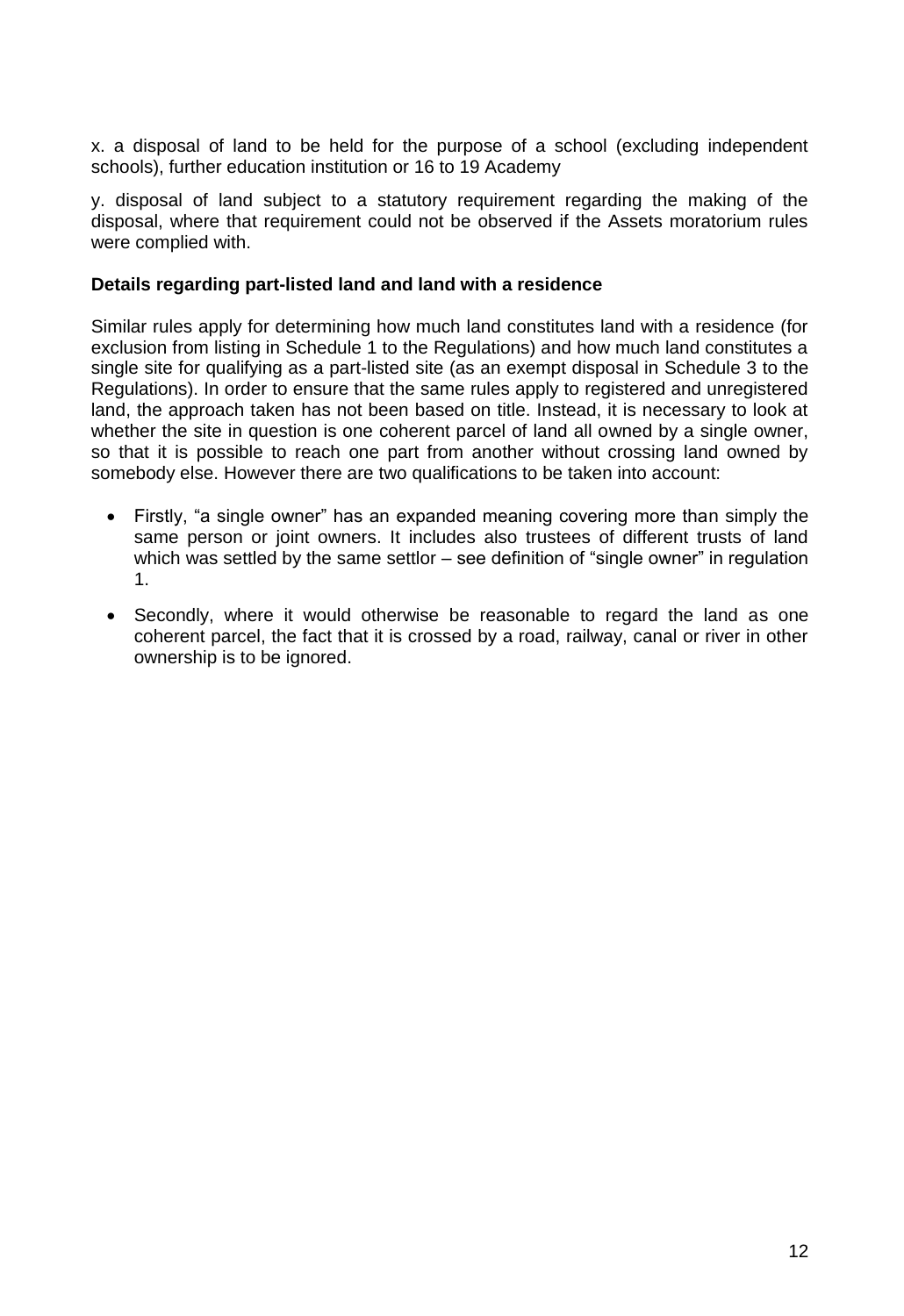# **Glossary Community Community Appendix B**

| Asset                             | A building or other land                                                                          |
|-----------------------------------|---------------------------------------------------------------------------------------------------|
| The Community Right to Bid        | The name by which the Assets of Community                                                         |
|                                   | Value scheme is commonly known.                                                                   |
| Land of community value           | Building or other land whose main (i.e. "non-                                                     |
|                                   | ancillary") use furthers the social wellbeing or                                                  |
|                                   | social interests of the local community, or has                                                   |
|                                   | recently done so, and is likely to do so in the                                                   |
|                                   | future. See section 88 of the Act.                                                                |
| List of assets of community value | A list maintained by a local authority of land in                                                 |
|                                   | its area of community value. See section 87 of                                                    |
|                                   | the Act.                                                                                          |
| Voluntary or community body       | A group which can nominate land, so long as it                                                    |
|                                   | has a local connection with the land. See                                                         |
|                                   | regulation 5.                                                                                     |
| Local connection                  | The requirement that a group's activities and                                                     |
|                                   | use of any profits (where relevant) must be                                                       |
|                                   | concerned with the local authority area or a                                                      |
|                                   | neighbouring authority area. In the case of a                                                     |
|                                   | parish council, the requirement is that it must<br>share a border with the relevant area in which |
|                                   | the asset lies. See regulation 4.                                                                 |
| Relevant disposal                 | The transfer of the freehold, or the grant or                                                     |
|                                   | assignment of a lease originally granted for at                                                   |
|                                   | least 25 years, giving vacant possession to the                                                   |
|                                   | new owner. See section 96 of the Act.                                                             |
| Exempt disposal                   | A relevant disposal for which the land owner                                                      |
|                                   | does not have to observe section 95(1) of the                                                     |
|                                   | Act. There are two sorts of exempt disposal:                                                      |
|                                   | o one where the owner does notify the local                                                       |
|                                   | authority of intention to sell, so that the                                                       |
|                                   | moratorium applies, but can sell during the                                                       |
|                                   | moratorium to a community interest group;                                                         |
|                                   | o fully exempt disposals where the owner can                                                      |
|                                   | simply go ahead without notifying the local                                                       |
|                                   | authority at all. These are set out in section                                                    |
|                                   | 95(5) of the Act and Schedule 3 to the                                                            |
|                                   | Regulations.                                                                                      |
| Moratorium period                 | A period of time during which the owner of                                                        |
|                                   | listed land cannot make a non-exempt relevant                                                     |
|                                   | disposal, other than to a voluntary or                                                            |
|                                   | community body. There are two moratorium                                                          |
|                                   | periods (see section 95(6) of the Act), both                                                      |
|                                   | running from the same start date (when the                                                        |
|                                   | owner notifies the local authority of an intention                                                |
|                                   | to sell):                                                                                         |
|                                   | $\circ$ the interim moratorium - 6 weeks;                                                         |
|                                   | the full moratorium - 6 months.                                                                   |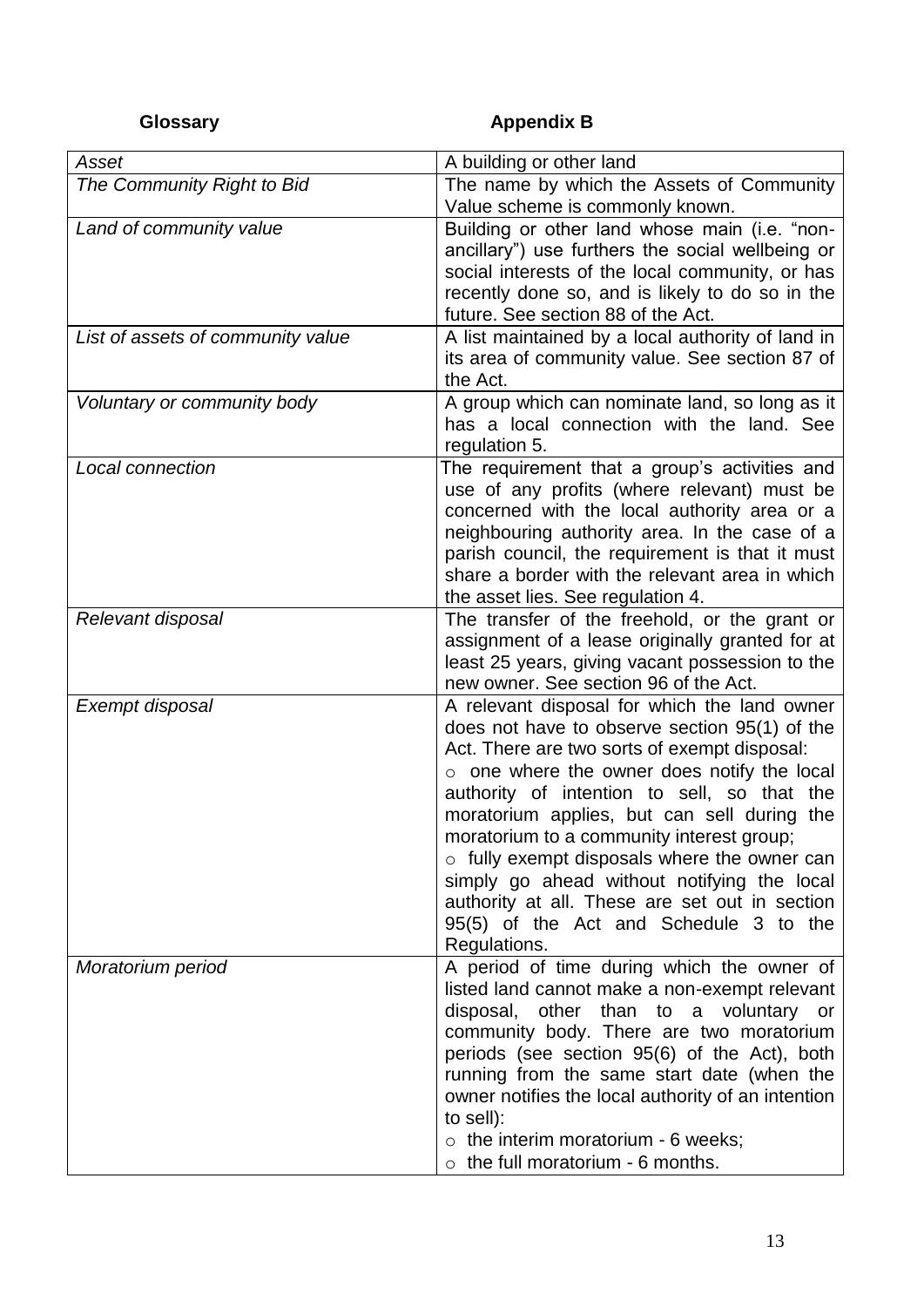| Protected period         | A period of 18 months (running from the date         |
|--------------------------|------------------------------------------------------|
|                          | the owner notified the local authority of an         |
|                          | intention to sell). Once any moratorium period       |
|                          | has finished, the same owner can sell during         |
|                          | the remainder of the protected period without        |
|                          | having<br>to comply with the section<br>95           |
|                          |                                                      |
|                          | requirements again.                                  |
| Listing review           | A review by a local authority at the request of      |
|                          | the owner of their decision to list a building or    |
|                          | other land as an asset of community value.           |
|                          | See section 92 of the Act, and for procedure         |
|                          | on the review Schedule 2 to the Regulations.         |
| Compensation review      | A review by a local authority at the request of      |
|                          | the owner of their decision in response to a         |
|                          | claim for compensation for loss or expense           |
|                          | caused by listing their building or other land as    |
|                          | an asset of community value. See section 99          |
|                          | of the Act, regulation 16, and for procedure on      |
|                          | the review Schedule 2 to the Regulations.            |
| Conveyancer              | The owner of listed, or formerly listed, land will   |
|                          | in some circumstances have to provide a              |
|                          | certificate by a conveyancer that a disposal         |
|                          | has not contravened section 95(1) of the Act.        |
|                          | "Conveyancer" in this context has the meaning        |
|                          | given in rule 217A of the Land Registration          |
|                          | Rules 2003, including a solicitor, a barrister,      |
|                          | and a licensed conveyancer.                          |
| The Act                  | The Localism Act 2011                                |
| Community interest group | A group which, for land with which it has a          |
|                          | local connection, may -                              |
|                          | ask to be treated as a potential bidder for          |
|                          | listed land which the owner wishes to sell, thus     |
|                          | triggering the full moratorium of 6 months           |
|                          | $\circ$ buy listed land during the moratorium period |
|                          | nominate land for listing (since<br>the<br>$\circ$   |
|                          | requirements for a voluntary or community            |
|                          | body include the requirements for a community        |
|                          | interest group).                                     |
|                          |                                                      |
|                          | It must be a charity or community interest           |
|                          | company, or a non-profit distributing industrial     |
|                          | and provident society or company limited by          |
|                          | guarantee. See sections 89 and 95, and               |
|                          | regulations 5 and 12.                                |
| Nomination               | A request to the relevant local authority that       |
|                          | land be entered on its list of assets of             |
|                          | community value, containing the information          |
|                          | specified in regulation 6. See also section 89 of    |
|                          | the Act.                                             |
|                          |                                                      |